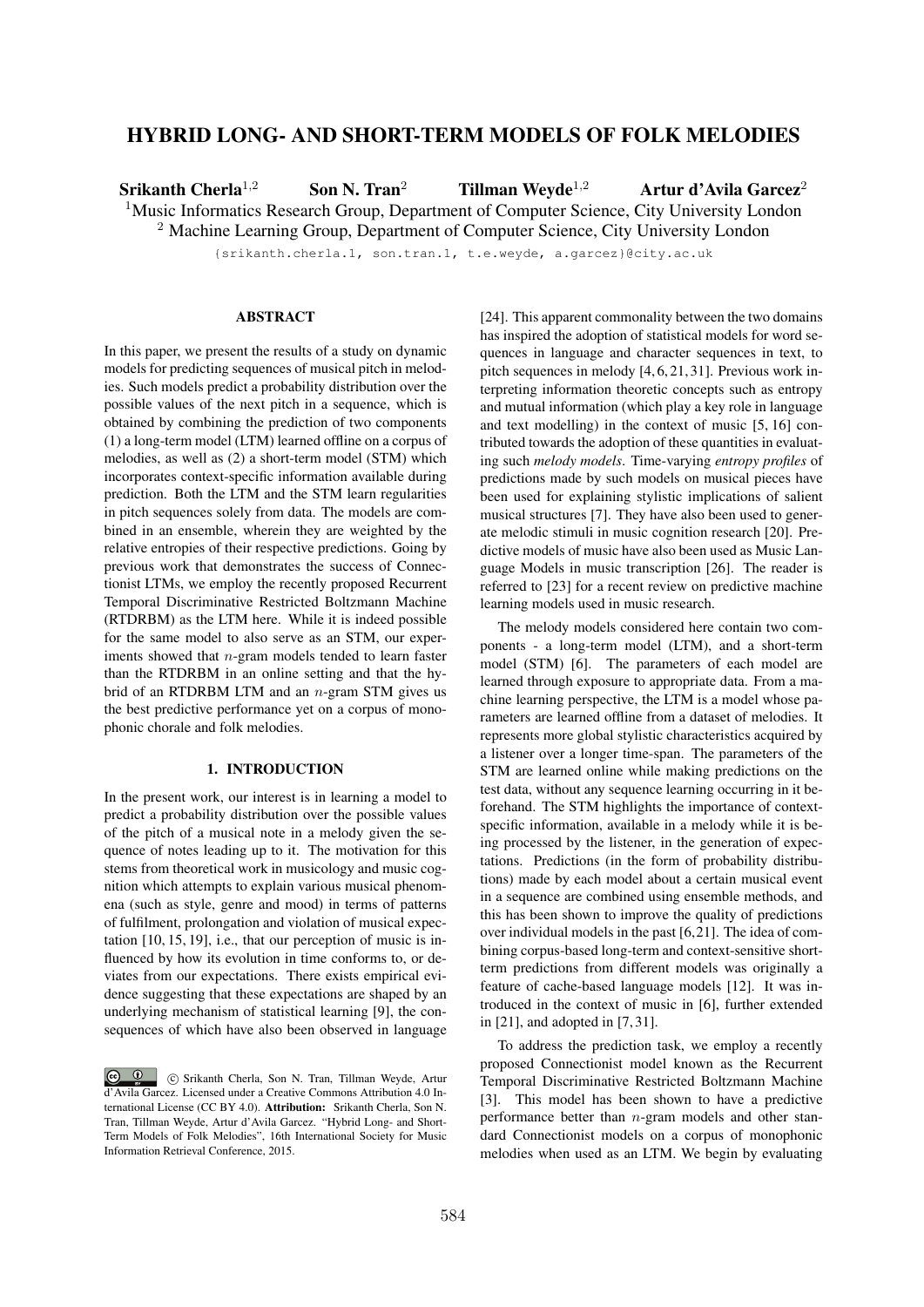its utility as an STM by carrying out online learning in it, which has not been done previously. Experiments revealed that, while learning did indeed take place, it did not progress quickly enough (as a function of the number of data-points presented to the RTDRBM) to outperform existing state-of-the-art dynamic models based purely on *n*-grams [22]. On adopting the wisdom of previous work which demonstrated that *n*-gram models are indeed an effective choice as STMs, we found here that a hybrid prediction model which combines the predictions of an RT-DRBM LTM and an *n*-gram STM achieves better predictive performance, and this also outperforms the state-ofthe-art, purely *n*-gram based dynamic melody models on a corpus of 8 melody datasets. In this paper, we present the results of various LTM-STM combinations that we experimented with to arrive at this result and discuss our observations.

In the next section we formally introduce the task of melody modelling, and entropy-weighted combination strategies for LTMs and STMs. This is followed by a brief overview of the two types of prediction models involved in the present work, in Section 3. Various experiments in combining these models that led to the above mentioned optimal predictive performance are described in Section 4, followed by the conclusions in Section 5.

## 2. MELODY MODELLING

Our interest is in modelling musical pitch sequences through prediction. The task of music prediction addressed here has strong parallels with previous work in language modelling [14]. Thus, the analogy to natural language is used here to explain it. In statistical language modelling, the goal is to build a model that can estimate the joint probability distribution of subsequences of words occurring in a language *L*. A statistical language model (SLM) can be represented by the conditional probability of the next word  $w^{(T)}$  given all the previous ones  $[w^{(1)}, \ldots, w^{(T-1)}]$  (written  $w^{(1:T-1)}$ ), as

$$
P(w^{(1:T)}) = \prod_{t=1}^{T} P(w^{(t)}|w^{(1:t-1)}) . \tag{1}
$$

The present work treats notes in a monophonic melody analogous to words in the above language example. This is inspired by [6] where a similar analogy was made between sequences of characters in the English language and notes in music. We use an event-based representation of music, where the occurrence of each note is treated as a *musical event*. Much in the same way as an SLM, a system for music prediction models the conditional distribution  $P(s^{(t)} | s^{(1:t-1)})$  given a sequence  $s^{(1:T)}$  of musical events [4, 6, 22] from a musical language *S*, such that  $s^{(t)} \in [S]$ , where  $[S]$  is the set of symbols (musical pitch values) in *S*. For each prediction, context information is obtained from the events  $s^{(1:t-1)}$  preceding  $s^{(t)}$ . Although a range of musical features (such as musical pitch, note duration, inter-onset interval, etc.) may be extracted from each musical event as explained in [6], we limit our attention to sequences of musical pitch. And the symbols that

make up these sequences are MIDI values of the pitches which occur in a particular dataset.

#### 2.1 Long- and Short-term Models

In the present work, we make a distinction between two types of prediction models, as introduced previously in the context of *Multiple Viewpoints for Music Prediction* [6]. The first is known as a Long-Term Model (LTM). This model is learned offline on a corpus of melodies (training data), its parameters thus being finalized beforehand and kept constant during the prediction stage. It represents more global stylistic characteristics acquired by a listener over a longer time-span. And the second is what is known as the Short-Term Model (STM). It highlights the importance of context-specific information, available in a melody while it is being processed by the listener, in the generation of expectations. The distinction between the long- and short-term models is also akin to the that made in [11] between "schematic" (LTM) and "veridical" (STM) knowledge in a modular view on music processing. A variant of the LTM which is also considered here was introduced in [22]. This is the LTM+, and in addition to being learned offline on a corpus of melodies like the LTM, it is also updated while making predictions just like the STM. Another distinction between the LTM+ and the STM is that the former is continuously updated across melodies, while the latter is re-initialized after each melody in the test set.

## 2.2 Combining the LTM & STM

It was demonstrated in [6, 21] that an entropy-weighted combination of the predictions of two or more *n*-gram models typically results in ensembles with better predictive performance than any of the individual models. As it is the predicted distributions which are combined, this approach is independent of the types of models involved. Here, we briefly describe two rules for creating such ensembles. Let *M* be a set of models and  $P_m(s)$  be the probability assigned to symbol  $s \in [S]$  by model *m*. The first involves taking a weighted arithmetic mean of their respective predictions. This is the *Mean* combination rule, defined as

$$
P(s) = \frac{\sum_{m \in M} w_m P_m(s)}{\sum_{m \in M} w_m} \tag{2}
$$

where each of the weights *w<sup>m</sup>* depends on the entropy of the distribution generated by the corresponding model *m* in the combination such that greater entropy (and hence uncertainty) is associated with a lower weight [6]. The weights are given by the expression  $w_m = H_{rel}(P_m)^{-b}$ , where the relative entropy  $H_{rel}(P_m)$  is

$$
H_{rel}(P_m) = \begin{cases} H(P_m)/H_{max}(P_m), & \text{if } H_{max}([S]) > 0\\ 1, & \text{otherwise} \end{cases}
$$
(3)

The best value of the combination bias  $b \geq 0$  is determined through cross-validation. When  $b = 0$ , all the combined models have the same weight. The quantities *H* and *Hmax*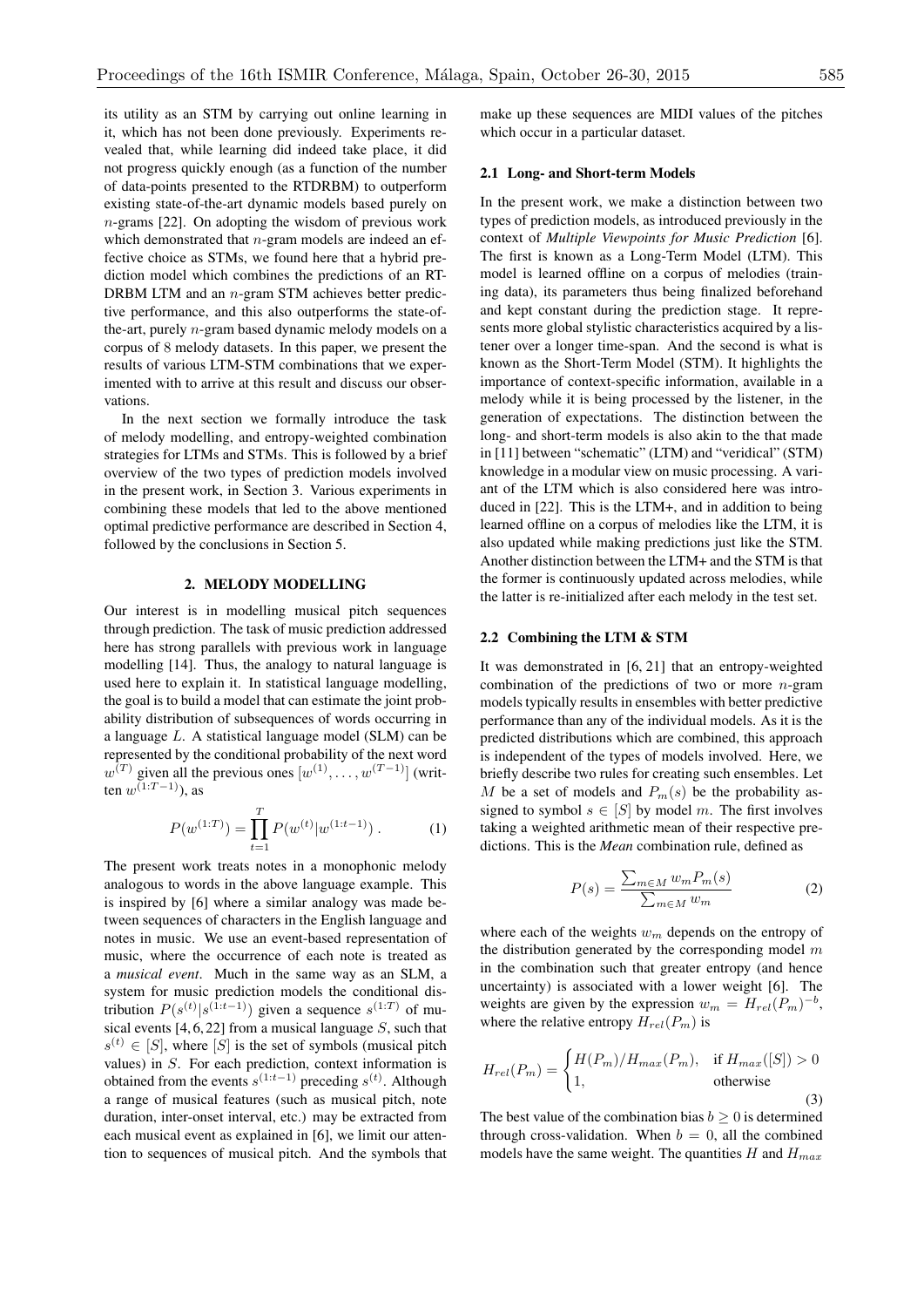are respectively the entropy of the prediction and the maximum entropy of predictions over the symbol space [*S*], and are defined as

$$
H(P) = -\sum_{s \in [S]} P(s) \log_2 P(s) . \tag{4}
$$

$$
H_{max}(P) = \log_2 |S|.
$$

where  $P(X = s)$  is the probability mass function of a random variable *X* distributed over the discrete alphabet [*S*] such that the individual probabilities are independent and sum to 1.

The second — the *Product* combination rule, is computed similarly as the weighted geometric mean of the probability distributions. This is given by

$$
P(s) = \frac{1}{R} \left( \prod_{m \in M} P_m(s)^{w_m} \right)^{\frac{1}{\sum_{m \in M} w_m}}
$$
(5)

where *R* is a normalisation constant which ensures that the resulting distribution over *S* sums to unity. The weights  $w<sub>m</sub>$  in this case are obtained in the same manner as in the case of the Mean combination rule. It was observed in a previous application of these two combination methods to melody modelling [21], that the Product rule resulted in a greater improvement in predictive performance.

#### 3. PREDICTION MODELS

Before moving on to the experiments carried out on different LTM-STM combinations in the next section, here we provide a quick overview of the two classes of prediction models that have been employed for this purpose. The first is the Recurrent Temporal Discriminative Restricted Boltzmann Machine, and the other is the *n*-gram Model.

#### 3.1 Recurrent Temporal Discriminative RBM

The Recurrent Temporal Discriminative Restricted Boltzmann Machine (RTDRBM) [3] was proposed by the authors as the discriminative equivalent of the Recurrent Temporal Restricted Boltzmann Machine (RTRBM) [28]. Both models are identical in structure, and are composed of a sequence of Restricted Boltzmann Machines (RBM) [27], where the visible and hidden layers of the RBM at time-step *t* are conditioned on the mean-field values of the hidden layer of that at  $(t - 1)$  through a set of time-dependent model parameters. The RTDRBM learns the distribution  $P(\mathbf{y}^{(1:T)}|\mathbf{x}^{(1:T)})$  over a sequence of input-label pairs  ${x^{(1:T)}, y^{(1:T)}}$ , in contrast to the RTRBM which learns the joint probability of the entire sequence  $P(\mathbf{y}^{(1:T)}, \mathbf{x}^{(1:T)})$  [1].

The RTDRBM (Figure 1) is obtained by carrying out discriminative learning and inference as put forward in the Discriminative RBM (DRBM) [13], in a temporal setting by incorporating the recurrent structure of the RTRBM which was originally proposed as a generative model for high-



Figure 1: The architecture of the RTDRBM, in which the biases of the visible and hidden layers  $\mathbf{b}^{(t)}$  and  $\mathbf{c}^{(t)}$  respectively at time-step *t* are conditioned on the mean-field values of the hidden layer of the RBM  $\hat{h}^{(t-1)}$  at time-step  $(t - 1)$ . This is also a feature of the RTRBM.

dimensional sequences. This results in the following expression for the posterior probabilities at time-step *t*:

$$
P(\mathbf{y}^{(t)}|\mathbf{x}^{(1:t)}) = P(\mathbf{y}^{(t)}|\mathbf{x}^{(t)}, \hat{\mathbf{h}}^{(t-1)})
$$
(6)

It takes into account temporal information carried forward from the previous time-step through the mean-field values of the hidden units  $\hat{h}^{(t-1)}$  [3]. This can be extended to an entire sequence of *T* events as follows:

$$
P(\mathbf{y}^{(1:T)}|\mathbf{x}^{(1:T)}) = \prod_{t=1}^{T} p(\mathbf{y}^{(t)}|\mathbf{x}^{(t)}, \hat{\mathbf{h}}^{(t-1)})
$$
(7)

One can thus learn the model by maximizing the loglikelihood function:

$$
\mathcal{O} = \log P(\mathbf{y}^{(1:T)}|\mathbf{x}^{(1:T)})
$$

$$
= \sum_{t=1}^{T} \log P(\mathbf{y}^{(t)}|\mathbf{x}^{(t)}, \hat{\mathbf{h}}^{(t-1)}).
$$
(8)

Learning here involves updating the model's parameters as dictated by the Backpropagation Through Time (BPTT) algorithm [30]. It was demonstrated in [3] that the RT-DRBM outperformed the RTRBM, *n*-grams and a set of standard Connectionist models on a corpus of 8 different datasets of chorale and folk melodies of varying sizes and complexities when learned offline. In the pitch prediction task of Section 2, the one-hot encoding of the musical event  $s^{(t)}$  (which is to be predicted) substitutes the label  $y^{(t)}$  in (6), whereas that of the most recent event from the context  $s^{(t-1)}$  substitutes the input  $\mathbf{x}^{(t)}$ .

#### 3.2 n-gram Model

The *n*-gram model is a statistical model of sequences that relies on the simplifying assumption that the probability of an event (or in the present case, a musical event) in a sequence depends only on the  $(n-1)$  immediately preceding events [14]. This is known as the Markov assumption, and is applied to model an event sequence  $s^{(1:T)}$  as

$$
P(s^{(1:T)}) = \prod_{t=1}^{T} P(s^{(t)} | s^{(t-n+1:t-1)}).
$$
 (9)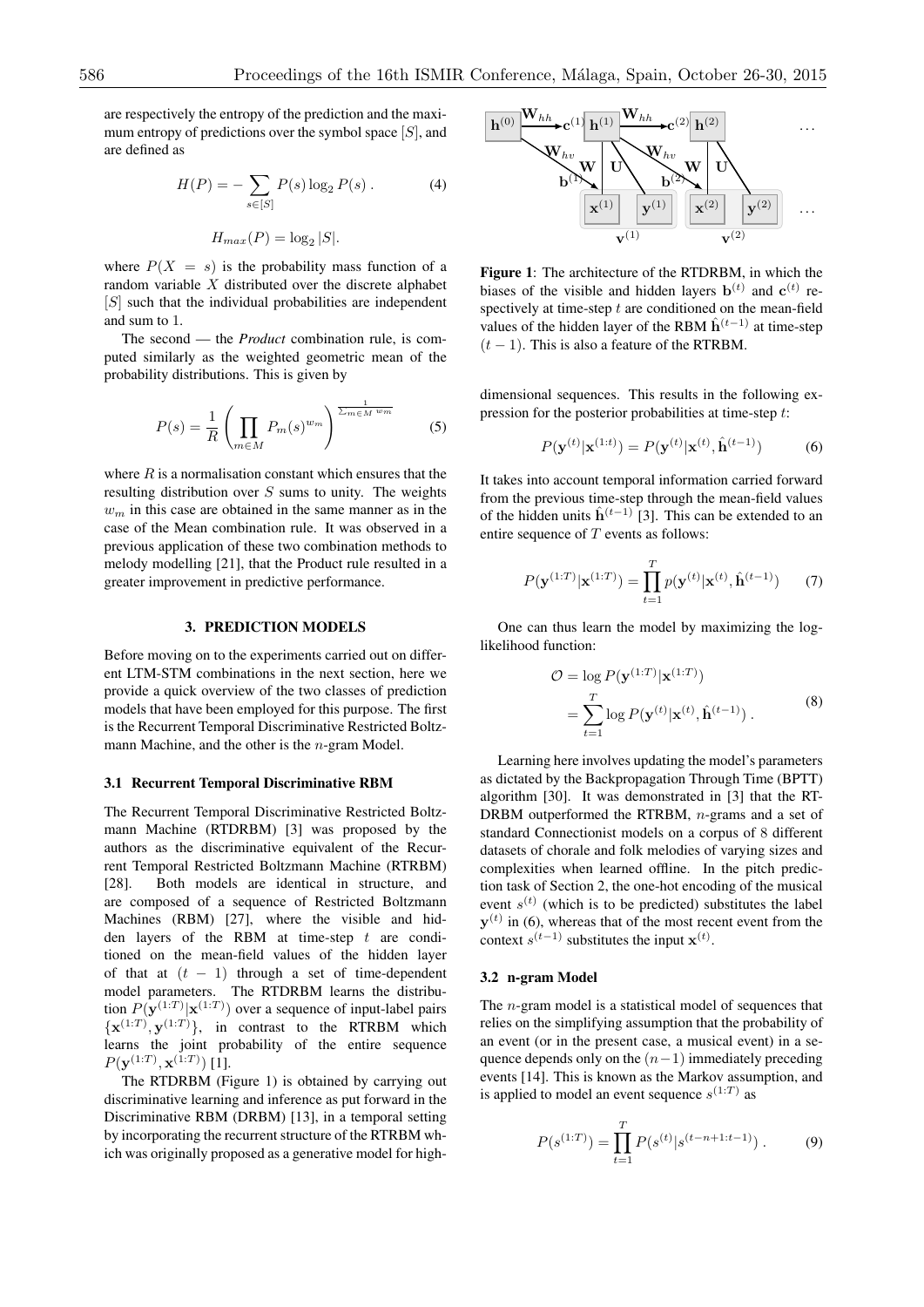where *n* is known as the order of the *n*-gram. The model can be represented by a state transition graph, or by a *transition matrix*. Maximum-Likelihood Estimation can be carried out to estimate the parameters of the *n*-gram model (its transition probabilities) as

$$
P(s^{(t)}|s^{(t-n+1:t-1)}) = \frac{N(s^{(t-n+1:t)})}{N(s^{(t-n+1:t-1)})}
$$
(10)

where  $N(s^{(t_1:t_2)})$  is the number of occurrences of a sequence  $s^{(t_1:t_2)}$  in the data. As we shall see in Section 4, this simple learning rule is advantageous in an onlinelearning scenario where the model needs to be constantly updated as it encounters new data. As *n*-grams rely explicitly on the occurrence frequencies of sequences, it is often the case that the model comes across a never-beforeencountered context on which to predict the future event, and this is more common in higher order models. This issue has been dealt with by using *smoothed n-grams* [2] that use lower-order transition probabilities for generating approximations (through interpolation with or scaling of) higher-order probabilities. This also applicable to events that lack a valid context, i.e.  $\{s^{(t)} \mid 1 \le t \le (n-1)\}.$ 

The present work employs two of the best variants of the *n*-gram model evaluated for melody modelling in [22] exclusively as STMs, as an alternative to the RTDRBM which performs poorly in this role (Table 3). Both variants are of unbounded order, wherein they take into account the longest available matching context (of immediately preceding musical events) in order to make a prediction. The first of these (referred to as  $C^*I$ ) uses the interpolated smoothing method proposed in [18] to account for unfamiliar contexts. The second (referred to as  $X^*UI$ ) uses a Poisson process based interpolated smoothing method [18] with update exclusion [17]. We refer the interested reader to [22] for further details on these two models.

#### 4. EXPERIMENTAL RESULTS

We evaluate six different LTM-STM combinations. These are listed in Table 1. Also,  $C^*I$  and  $X^*UI$  are the names

| (a) LTM: RTDRBM        | <b>STM:</b> <i>n</i> -gram $(X^*U)$ |
|------------------------|-------------------------------------|
| (b) LTM: RTDRBM        | <b>STM:</b> $n$ -gram $(C^*I)$      |
|                        |                                     |
| (c) LTM: RTDRBM        | <b>STM: RTDRBM</b>                  |
| (d) LTM+: RTDRBM       | <b>STM:</b> $n$ -gram $(X^*U)$      |
| $(e)$ LTM $+$ : RTDRBM | <b>STM:</b> $n$ -gram $(C^*I)$      |
| (f) LTM+: RTDRBM       | <b>STM: RTDRBM</b>                  |

Table 1: Various LTM-STM combinations evaluated here.

of the two best STMs evaluated in a previous study of *n*gram based melody models [22].

Each of the combined models was evaluated on 8 melody datasets of different sizes and styles. Prediction cross-entropy was used as the evaluation measure. It was found that combination (b) had the best predictive performance. Furthermore, each case involving an LTM was

| Dataset                | No. events | X  |
|------------------------|------------|----|
|                        |            |    |
| Yugoslavian folk songs | 2691       | 25 |
| Alsatian folk songs    | 4496       | 32 |
| Swiss folk songs       | 4586       | 34 |
| Austrian folk songs    | 5306       | 35 |
| German folk songs      | 8393       | 27 |
| Canadian folk songs    | 8553       | 25 |
| Chorale melodies       | 9227       | 21 |
| Chinese folk songs     | 11056      | 41 |

Table 2: Melody datasets used for evaluation with their respective total number of musical events and number of prediction categories.

better than its LTM+ counterpart. And finally, the *n*grams consistently proved to be a better choice than the RTDRBM as STMs when combined with the same LTM.

## 4.1 Data

Evaluation was carried out on a corpus of 8 datasets of monophonic MIDI melodies from the Essen Folk Song Collection<sup>1</sup> [25]. The corpus covers a range of musical styles and was previously used in [4, 22] to evaluate their respective prediction models. It contains folk melodies of 7 different traditions, and chorale melodies (Table 2). All melodies are encoded in the *\*\*kern* format in each dataset, and were parsed using the *Music21* Python library [8]. Musical pitch, which occurs as sequences of integer values, is treated as a discrete random variable *X*, which can assume any of  $|X|$  distinct values (or prediction categories).

## 4.2 Evaluation Measure

Given that the models predict a probability distribution over *X* at every time-step, their goal may be viewed as one of minimizing the distance between this predicted distribution and that representing the correct class label (the value of the next pitch). An obvious choice of evaluation measure in this case would be the information theoretic quantity which calculates this distance: relative entropy. Here we use a measure derived from it known as crossentropy  $(H_c)$ , in order to compare our results with previous work [22]. This gives us the mean divergence between the entropy calculated from the predicted distribution and that of the correct prediction label (and can be interpreted as the distance between these two distributions) for every sample in some given data. It can be computed over all the events belonging to different sequences in the test data *Dtest*, as

$$
H_c(P_{mod}, \mathcal{D}_{test}) = \frac{-\sum_{s \in \mathcal{D}_{test}} \sum_{t=1}^{T_s} \log_2 P_{mod}(s^{(t)} | s^{(1:t-1)})}{\sum_{s \in \mathcal{D}_{test}} T_s}
$$
(11)

<sup>1</sup> Website: http://kern.ccarh.org/browse?l=essen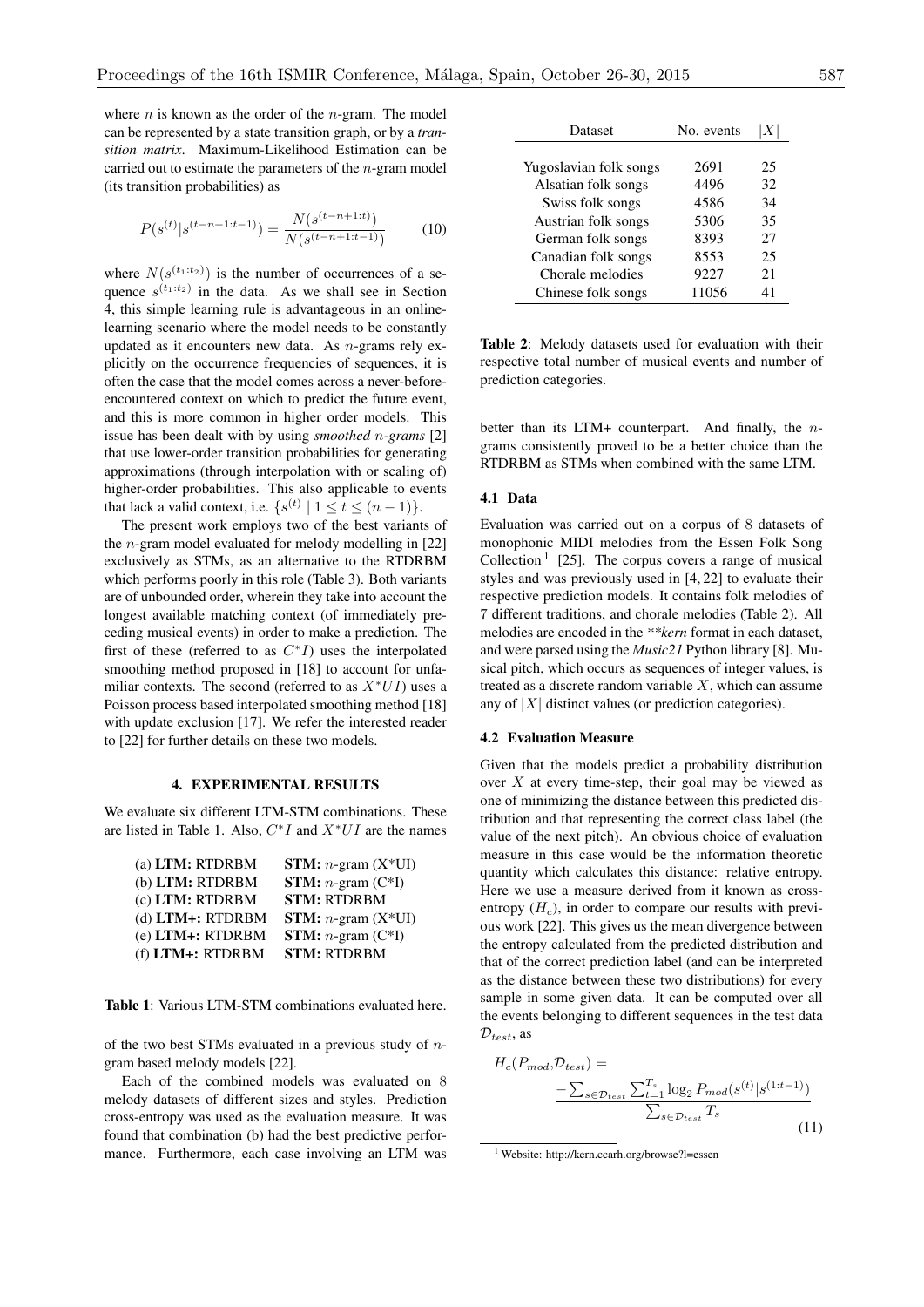where *Pmod* is the probability assigned by the model to the pitch of the event  $s^{(t)}$  in the melody  $s \in \mathcal{D}_{test}$  given its preceding context, and  $T_s$  is the length of *s*. Cross-entropy approaches the true entropy as the number of test samples, i.e., the denominator in (11) increases.

#### 4.3 Methodology

The models are evaluated using 10-fold cross-validation. We use randomised folds identical to those used in previous work  $[4, 22]$  to facilitate fair comparison<sup>2</sup>. A small part of the training set  $(5\%)$  in each fold is extracted as the validation set for model selection over the various hyperparameters described below. This procedure is repeated independently for each of the 8 datasets in the corpus.

The RTDRBM LTMs were learned (offline) up to a maximum of 250 epochs using mini-batch gradient descent on the training set, and that with the best validation set score was chosen for evaluation on the test set. A grid search was carried out to determine the best set of hyperparameters for each model. These constitute the learning rate  $\eta$ , the  $L_1$  and  $L_2$  regularization ( $\lambda_1$  and  $\lambda_2$  respectively) and the number of hidden units *nhid*. For each of the models,  $\eta$  was varied as  $\{0.01, 0.05\}$ , and  $n_{hid}$  as *{*10*,* 25*,* 50*,* 100*,* 200*}*. Both *L*<sup>1</sup> and *L*<sup>2</sup> decay were set to identical values  $\lambda_1 = \lambda_2 = \lambda$  which was either on  $(\lambda = 0.0001)$  or off ( $\lambda = 0.0000$ ). Learning rate was made to decay according to the schedule  $\eta_t = \eta_{init}/(1 + t/\tau)$ , where  $\tau = 50$ .

The RTDRBM LTM+s and STMs were learned (online) using stochastic gradient descent, where model parameters were updated after each time-step during prediction on the test set, with the only distinction between the two being that the parameters of the former are initialized to those of the best LTM learned offline on the dataset. As explained in Section 2.1, the LTM+ is continuously updated across melodies, while the STM is re-initialized after each melody in the test set. Since each of the STMs is expected to learn a smaller number of patterns than its corresponding LTM, we decided to extend the model selection with much smaller models as well  $(n_{hid} \in \{2, 5, 10, 20, 100, 200\})$ , with the remaining hyperparameters kept the same, and a constant learning rate i.e.,  $\eta_t = \eta_{init} = 0.01$ .

The combination bias parameter *b* for computing the entropy-based weights  $w_m$  was varied as  $b = \{0, 1, 2, 3, 4,$ 5*,* 6*,* 7*,* 8*,* 16*,* 32*}*, as in [21]. This range was used for both combination rules, following the example of [21].

## 4.4 Results & Discussion

Table 3 shows the predictive performance of various LTM-STM combination rules evaluated here together with the corresponding combination bias value used, averaged across all 8 datasets. The bottom row of this table corresponds to the performance of the purely *n*-gram based melody model in [22], which we compare the models evaluated here with.

| Model     | <b>LTM</b> | <b>STM</b> | Mix.  | $b_m$                         | Prod. | $b_n$ |
|-----------|------------|------------|-------|-------------------------------|-------|-------|
| (a)       | 2.712      | 3.053      | 2.480 | $\mathcal{F}$                 | 2.496 | 1     |
| (b)       | 2.712      | 3.046      | 2.421 | 4                             | 2.487 | 1     |
| (c)       | 2.712      | 3.363      | 2.674 | 5                             | 2.703 | 1     |
| (d)       | 2.756      | 3.053      | 2.574 | $\mathfrak{D}_{\mathfrak{p}}$ | 2.563 | 1     |
| (e)       | 2.756      | 3.046      | 2.540 | $\mathcal{D}_{\mathcal{L}}$   | 2.581 | 1     |
| (f)       | 2.756      | 3.363      | 2.749 | 5                             | 2.773 | 1     |
| $n$ -gram | 2.614      | 3.147      | 2.479 | 2                             | N/A   | N/A   |

Table 3: Predictive performance of various model combinations listed in Table 1, in comparison with a purely *n*-gram based melody model (bottom row). Each row of the table contains the prediction cross-entropies of the constituent LTM (or LTM+), STM, and the combination of these two using the Mean and Product rules together with the respective biases. A lower value of cross-entropy reflects more accurate predictions.

In each case, the RTDRBM LTM has 100 hidden units (found to be the best in the model selection procedure). Despite the extended grid search for the STMs, it was found that the optimal number of hidden units was 100 in that case as well.

The first thing to note is that combining the models (using either of the two combination rules) results in an improvement in predictive performance over each of the constituent models. Furthermore, the Mean combination rule results in slightly better prediction cross-entropies than Product rule. This can be explained by considering the basic properties of the two rules, as concluded by a previous study comparing them [29]. The Mean combination rule is useful in case of identical or very highly correlated feature spaces (which holds true in the present case) in which classifiers make independent errors. Furthermore, this rule is generally more fault tolerant in the case of poor posterior probability estimates (which is indeed the case here with the STM being learned afresh at the start of each melody), whereas the Product rule emphasizes the points of agreement between the two models and is apt where classifiers make small estimation errors. The best combined model (RTDRBM LTM;  $n$ -gram  $(C^*I)$  STM) performs slightly better than the best purely *n*-gram based melody model in [22]. In the case of both the Mean and Product rules, it was found that smaller values of the combination bias parameter were preferred over larger ones, with a value of 1 being consistently optimal in the case of the latter.

Another observation is regarding the LTM and LTM+, where the latter performs slightly worse when compared to the former. This contrasts what has been previously observed when using *n*-gram models, where there was an improvement from the LTM to the LTM+ [22]. One possible reason for this could be the absence of any new sequential regularities in the test data to update the already optimized LTM with, since both the training and test sequences have been sampled from the same data distribution. Alternatively, the gradient-based optimization procedure employed here for online learning (stochastic

<sup>2</sup> Information about the training/test split in the 10 folds was obtained from the authors of [22]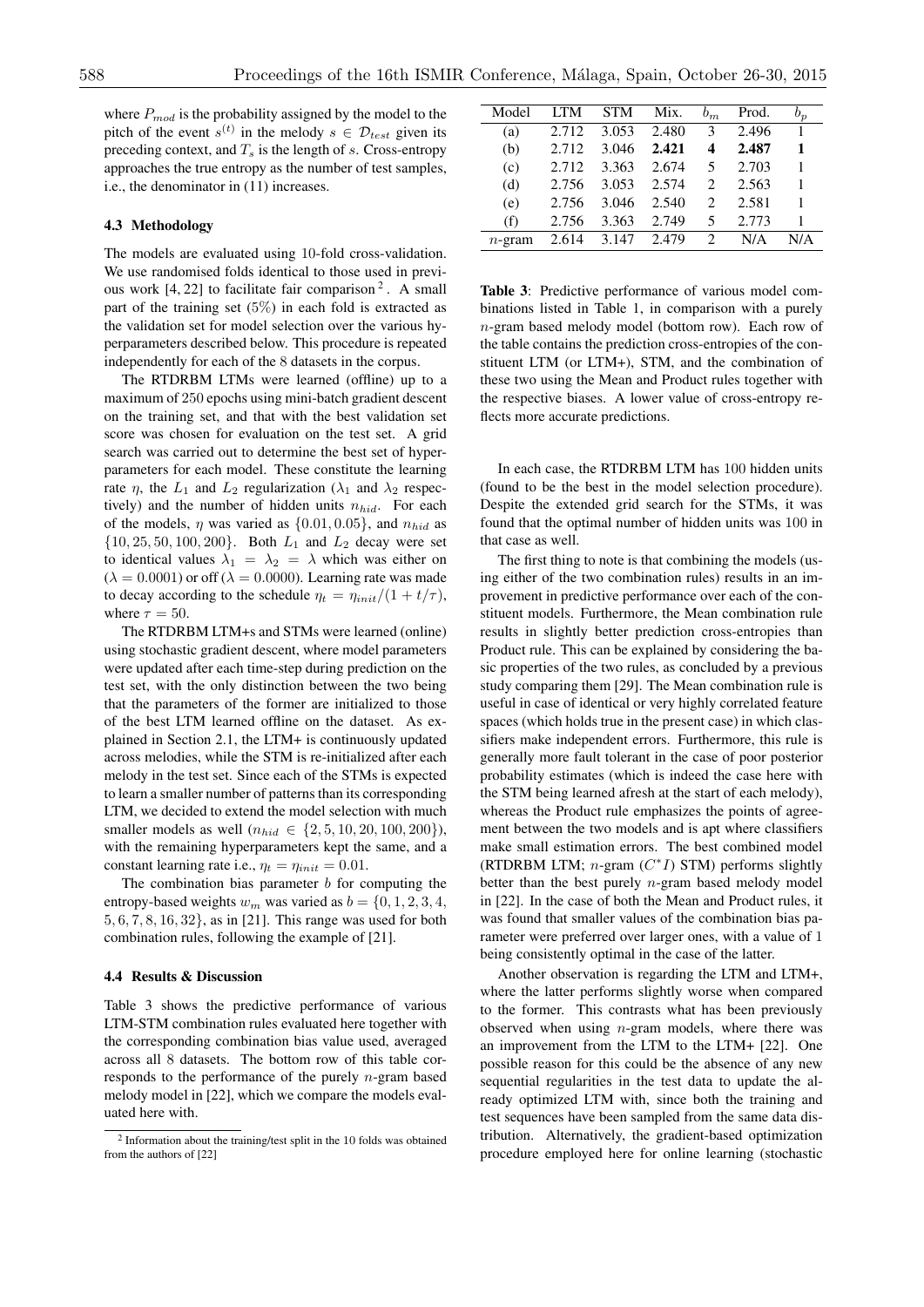gradient-descent) might not be the ideal choice for updating the model quickly enough to facilitate an improvement in the predictions. The latter reason could also explain the relatively poor performance of the RTDRBM STMs when compared to the STMs based on *n*-grams. This requires further investigation.

## 5. CONCLUSIONS & FUTURE WORK

This paper presented a study on models for melody prediction with a long-term and a short-term component (LTM and STM respectively). While all the LTMs explored here are based on the Recurrent Temporal Discriminative RBM (RTDRBM), the STMs are based both on the RTDRBM and *n*-gram models. It was found that, while the RT-DRBMs are indeed a suitable choice when learned offline as LTMs [3], they fail to achieve a predictive performance as good as that of the *n*-gram models considered here in an online setting (as in the case of the LTM+ and the STM). The best model in the present work is a combination of an RTDRBM LTM and an *n*-gram STM which performs better than the state-of-the-art model based purely on *n*grams. Among the two combination rules - Mean and Product - it was found that the former rule works better with the models and data used here.

One issue that remains unresolved in the present work, and requires investigation in the future, is the lack of improvement in predictions during online learning in the RT-DRBM LTM. Another extension to the models employed here is to incorporate additional melodic features as inputs, as detailed in *Multiple Viewpoints for Music Prediction* [6], and to examine how this would improve or worsen the predictive performance over the existing models. And finally, previous work with LTMs and STMs based purely on *n*gram models has found the predictions made by these models to reflect the musical expectations of human subjects. This is also relevant to the models explored here, and is of interest in the future.

## 6. ACKNOWLEDGEMENTS

Srikanth Cherla and Son N. Tran are supported by Ph.D. studentships from City University London. The authors would like to thank Marcus Pearce (Queen Mary University of London) and Senanayak Sesh Kumar Karri (INRIA Rocqencourt) for their advice and helpful discussions related to parts of this paper.

## 7. REFERENCES

- [1] Nicolas Boulanger-Lewandowski, Yoshua Bengio, and Pascal Vincent. Modeling Temporal Dependencies in High-Dimensional Sequences: Application to Polyphonic Music Generation and Transcription. In *International Conference on Machine Learning*, pages 1159–1166, 2012.
- [2] Stanley Chen and Joshua Goodman. An empirical study of smoothing techniques for language modeling. *Computer Speech & Language*, 13(4):359–393, 1999.
- [3] Srikanth Cherla, Son Tran, Artur d'Avila Garcez, and Tillman Weyde. Discriminative Learning and Inference in the Recurrent Temporal RBM for Melody Modelling. In *International Joint Conference on Neural Networks*, 2015.
- [4] Srikanth Cherla, Tillman Weyde, Artur d'Avila Garcez, and Marcus Pearce. A Distributed Model for Multiple-Viewpoint Melodic Prediction. In *International Society for Music Information Retrieval Conference*, pages 15–20, 2013.
- [5] Joel E Cohen. Information Theory and Music. *Behavioral Science*, 7(2):137–163, 1962.
- [6] Darrell Conklin and Ian Witten. Multiple Viewpoint Systems for Music Prediction. *Journal of New Music Research*, 24(1):51–73, 1995.
- [7] Greg Cox. On the Relationship Between Entropy and Meaning in Music: An Exploration with Recurrent Neural Networks. In *Annual Conference of the Cognitive Science Society*, pages 429–434, 2010.
- [8] Michael Cuthbert and Christopher Ariza. music21: A Toolkit for Computer-aided Musicology and Symbolic Music Data. In *International Society for Music Information Retrieval Conference*, pages 637–642, 2010.
- [9] Tuomas Eerola, Petri Toiviainen, and Carol Krumhansl. Real-Time Prediction of Melodies: Continuous Predictability Judgements and Dynamic Models. In *International Conference on Music Perception and Cognition*, pages 473–476, 2002.
- [10] David Huron. *Sweet Anticipation: Music and the Psychology of Expectation*. MIT Press, 2006.
- [11] Timothy Justus and Jamshed Bharucha. Modularity in Musical Processing: The Automaticity of Harmonic Priming. *Journal of Experimental Psychology: Human Perception and Performance*, 27(4):1000–1011, 2001.
- [12] Roland Kuhn and Renato De Mori. A Cache-based Natural Language Model for Speech Recognition. *Pattern Analysis and Machine Intelligence, IEEE Transactions on*, 12(6):570–583, 1990.
- [13] Hugo Larochelle and Yoshua Bengio. Classification using Discriminative Restricted Boltzmann Machines. In *International Conference on Machine Learning*, pages 536–543, 2008.
- [14] Christopher Manning and Hinrich Schütze. *Foundations of Statistical Natural Language Processing*. MIT Press, 1999.
- [15] Leonard Meyer. *Emotion and Meaning in Music*. University of Chicago Press, 1956.
- [16] Leonard Meyer. Meaning in Music and Information Theory. *Journal of Aesthetics and Art Criticism*, pages 412–424, 1957.